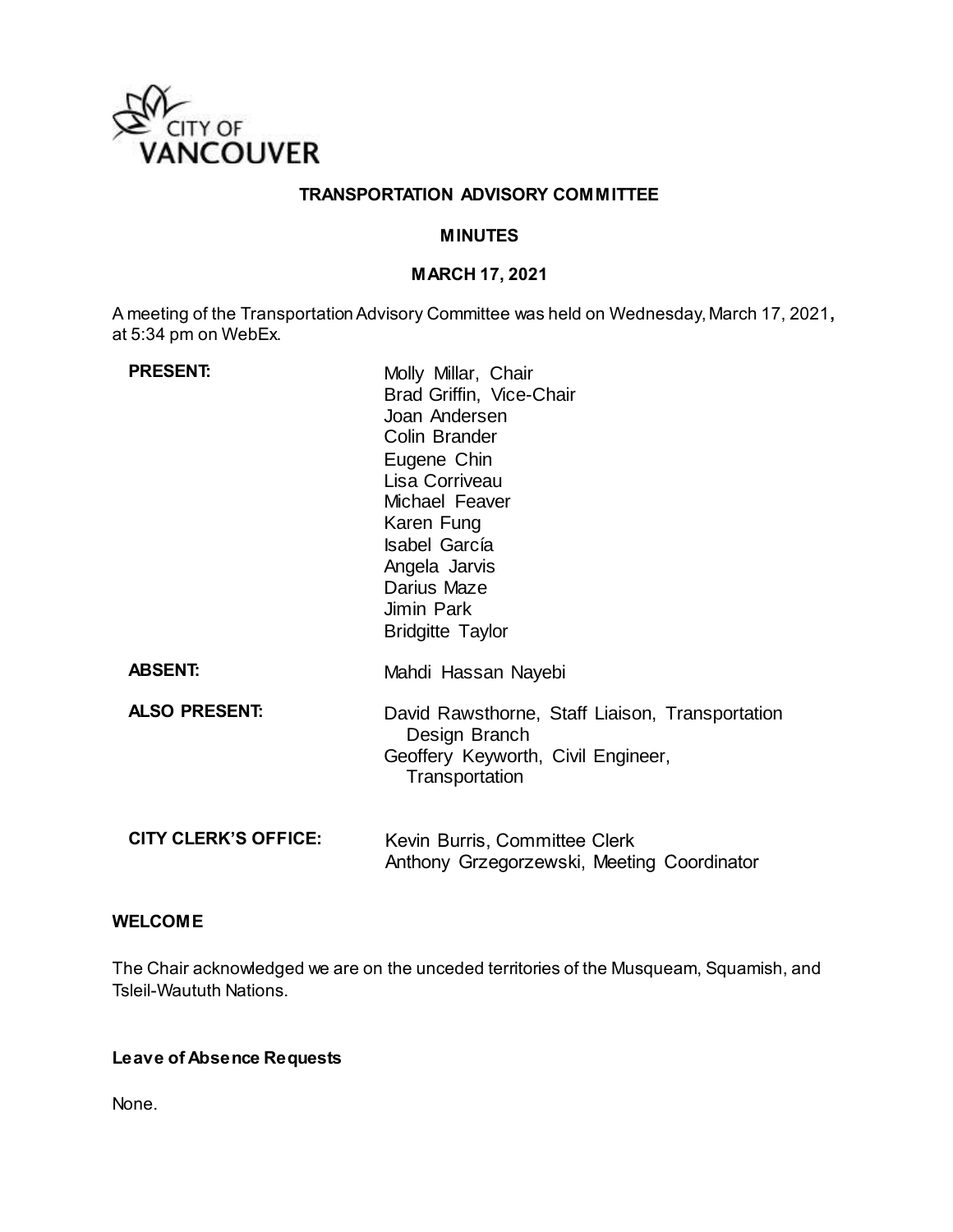### **Approval of Minutes**

MOVED by Darius Maze SECONDED by Lisa Corriveau

> THAT the Transportation Advisory Committee approve the Minutes from the meeting of Wednesday, January 27, 2021**,** as circulated.

#### CARRIED UNANIMOUSLY

## **1. Translink Update on Bus Stop Balancing**

Translink staff Stephen Newhouse and Fay Kramer presented on Bus Stop Balancing, providing a summary of the project, what has been done, and what the next steps of the project are. Members of the committee had follow-up questions which were answered by the Translink representatives. The Chair thanked the Translink team for their time and effort on the project.

### **2. Burrard Station Upgrade Update**

Rapid Transit Team staff Michelle Lee-Hunt and Steve Brown presented on proposed upgrades to Burrard Station. Members of the committee had follow-up questions which were answered by the City of Vancouver representatives.

### **3. Kitsilano Beach Park Greenway Improvements**

Parks Board staff Kate McIntyre and Kevin Connery presented on the Kitsilano Beach Park Access and Seaside Greenway Improvements Project. Committee members provided feedback on the different improvement options.

### **4. Liaison Updates**

The Chair asked staff for updates on the Broadway Plan. Staff responded that there was not much new, but Staff with more experience with the Plan could attend the next meeting to provide an update. Staff also informed the Committee that results from Phase 2 of public engagement will be published soon. Committee members gave an update on the Phase 2 public engagement sessions they attended.